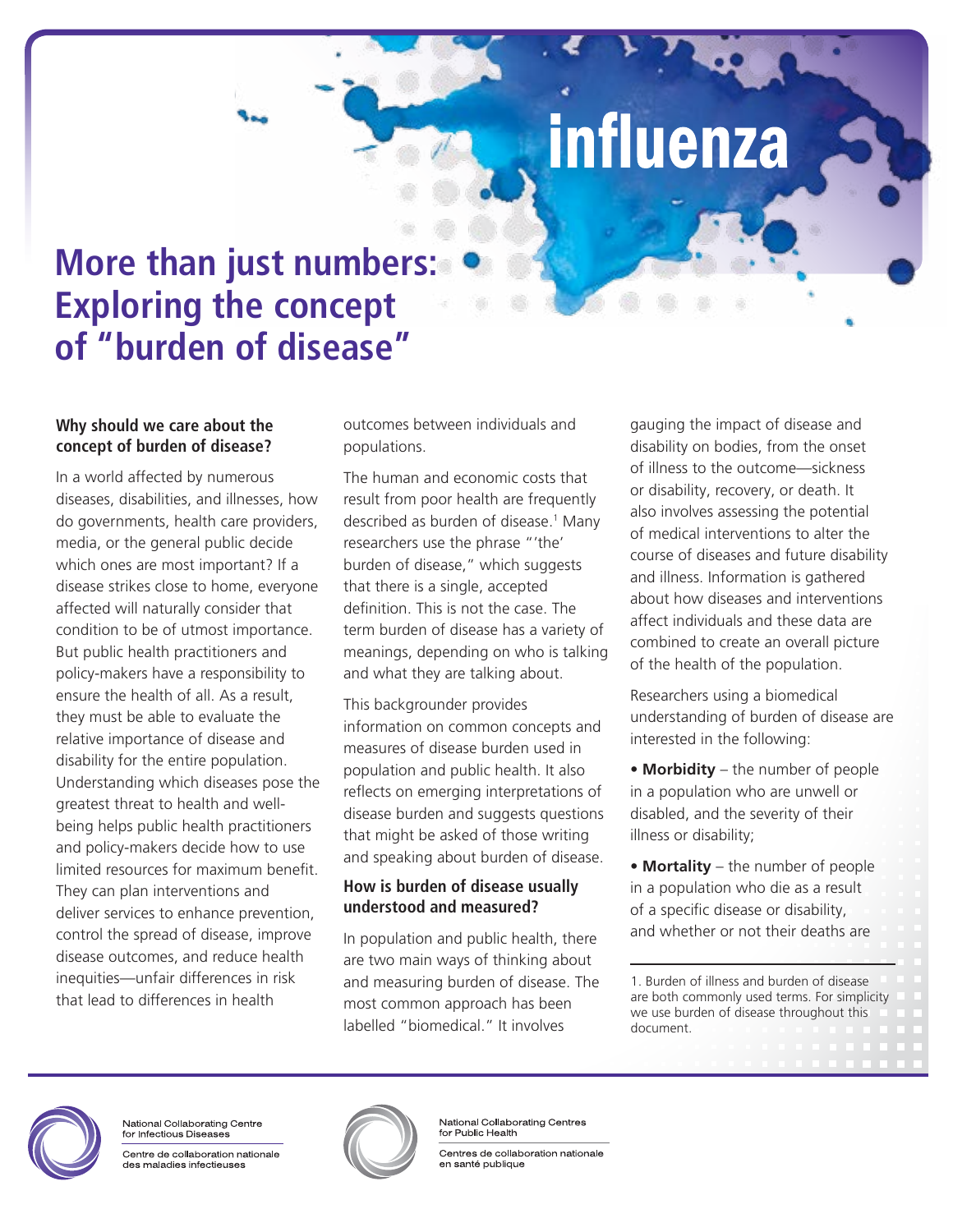considered premature (before the expected duration of life).

• **Trends** – morbidity and mortality patterns within and among populations over time and from one disease to another, as well as the likelihood, or risk, of becoming ill or disabled.

• **Risk attribution** – some studies also comment on links between illness, disability or death outcomes to recognized risk factors.

The other main approach to thinking of burden of disease is economic. It focuses on the financial costs of illnesses for individuals, households, healthcare systems, and societies. Researchers and policy-makers measuring economic burden of disease are interested in:

• **Direct costs** – the value of expenditures on prevention, diagnosis, and treatment, such as immunization and screening programs, in-hospital and out-patient care, visits to physicians, and medications;

• **Indirect costs** – the value of labour and productivity losses, such as lost income and economic output due to illness-related absences from work, reduced productivity at work due to illness, or premature death.

More recently, social scientists have been raising important questions about both the biomedical and economic approaches to burden of disease. Many researchers have argued that important types of burden are not seen or counted in measures of either mortality and morbidity, or in economic costing. For example, because the biomedical approach focuses on the individual who is ill, it tends to ignore the burden of disease for families, households, and social networks. Similarly, researchers have amply demonstrated the significant social and economic contributions of unpaid caregivers, yet this work is generally not included in calculations of burden of disease.<sup>i</sup> Other, less tangible, aspects of disease burden, such as pain and suffering, are also not factored into most estimates of burden of disease.<sup>ii</sup>

Estimating the biomedical or economic burden of disease might seem like a relatively straightforward process—a matter of "counting noses" or tracking expenditures. But it is not that simple. Assessing burden of disease involves grappling with fundamental questions about the "worth" of a human life as well as the value of quality versus quantity of life. We might ask, for

example, how burden of disease measures determine:

- Whether dying prematurely from a disease is more "burdensome" than living for years with poor health or disability;
- Whether living with a disease is more costly than dying from it, in terms of health care expenditures;

social and economic inequities that are often not captured in typical measures of disease burden. In the same vein, some measures of burden of disease are based on the view that interventions should do the greatest good for the largest number of people. But achieving greater equity in health may involve doing the most good for a small number of people who carry the heaviest burden of disease.<sup>v</sup> Biomedical measures also tend to focus on the "direct" or immediate causes of sickness and death, such as smoking or exposure to communicable diseases. In the process, they sometimes ignore systemic or societal contributors to disease burden, such as low income, environmental contamination, prejudice, or inadequate health care infrastructure.vi

• How to find a balance between life-saving treatments for a few people and interventions that provide modest benefits to a large number of people.

populations. During the 20th century, researchers refined their understanding of biomedical burden of disease and developed sophisticated measures to capture the impact of illness, disability, and premature death. Since the 1970s, economic specialists have deepened our understanding of burden of disease by gauging the economic impact of illness, disability, and premature death.

Some researchers have also argued that biomedical and economic measures of disease burden may mask critical differences between sub-populations. iii For example, in 2014, the prevalence of tuberculosis in Canada as a whole was amongst the lowest in the world, but First Nations and Inuit populations had much higher rates—4.5 to 45 times higher.<sup>iv</sup> Differences such as these are rooted in historic and persistent

Burden of disease is, by definition, a negative term—it focuses on the hardships and losses associated with disease, disability, and death. It is not surprising, then, that many measures of disease burden focus on the factors that cause illness or make it worse. But a few researchers have argued that a full understanding of burden of disease involves an appreciation of factors that protect and promote health, such as social cohesion, healthy peer relationships, and supportive school or work environments.<sup>vii</sup> This view is consistent with decades of health promotion research and policy-making, but as yet it has little place in the biomedical and economic approaches to understanding and measuring burden of disease.

#### **What impact has the increase of non-communicable diseases had on perceptions of burden of disease?**

Burden of disease measures have their roots in infectious diseases public health. The earliest measures were developed to track and identify causes of death related to typhoid, cholera, malaria, and other infectious diseases. In recent decades, rates of heart disease, stroke, and other non-communicable diseases have increased, particularly in the developed world, and these health conditions are now being factored into measures of burden of disease. Patterns of morbidity and mortality vary greatly between as well as within countries, reflecting inequitable burden of disease among populations disadvantaged by history, circumstances and social and economic conditions. While it can be challenging to understand how reports on global burden of disease relate to the Canadian context, national level measures of burden of disease for Canada may also mask health differences and disparities among subpopulations in this country.

At the same time, it is important to pay attention to the ways in which shifts in morbidity and mortality may affect perceptions and measures of disease burden. Because noncommunicable diseases are less likely than infectious diseases to kill quickly, they may be regarded as more burdensome—to individuals, families, health care systems, and societies. If the prevalence of non-communicable diseases continues to rise, it might seem sensible to concentrate resources on addressing disease burden associated with these conditions. Both

### **Typical Measures of Burden of Disease Health-Adjusted Life Years (HALYs):**

HALYs is an umbrella term for population health summary measures typically used in estimates of the burden of disease. These measure calculate the combined effects of mortality and morbidity in populations, allowing for comparisons across illnesses or interventions as well as between populations.

Two common approaches to measuring HALYs are:

#### **1. Disability-Adjusted Life Years (DALYs)**

DALYs measure the difference between the current state of population health and an ideal situation where everyone reaches the age of standard life expectancy in perfect health. DALYs are based on an assumption that "time" is the most appropriate gauge of burden of disease: the greater the time lived with a disability, or with the disabling results of an illness, or the more time lost due to premature death, the greater the burden of disease is considered to be.

#### **2. Quality-Adjusted Life Years (QALYs)**

QALYs measure both the quantity and the quality of life lived. They are typically used to analyze the cost-effectiveness of clinical (or public health) interventions. For example, QALYs can compare an intervention that helps prolong life but has serious side effects (such as permanent disability caused by radiation or chemotherapy for cancer), with an intervention that improves the quality of life without prolonging it (such as palliative pain management).

*Source: Understanding Summary Measures Used to Estimate the Burden of Disease: All about HALYs, DALYs and QALYs. (2015)*

Social values shape our understanding of which burdens and whose burdens matter. They also inform our approach to measuring burden of disease, and, ultimately, influence decisions about public health policies and interventions.

#### **Are there other ways of thinking about and measuring burden of disease?**

Health specialists have led the way in measuring the biomedical burden of disease. As early as the 17th century, doctors and public health practitioners were tracking causes of death in